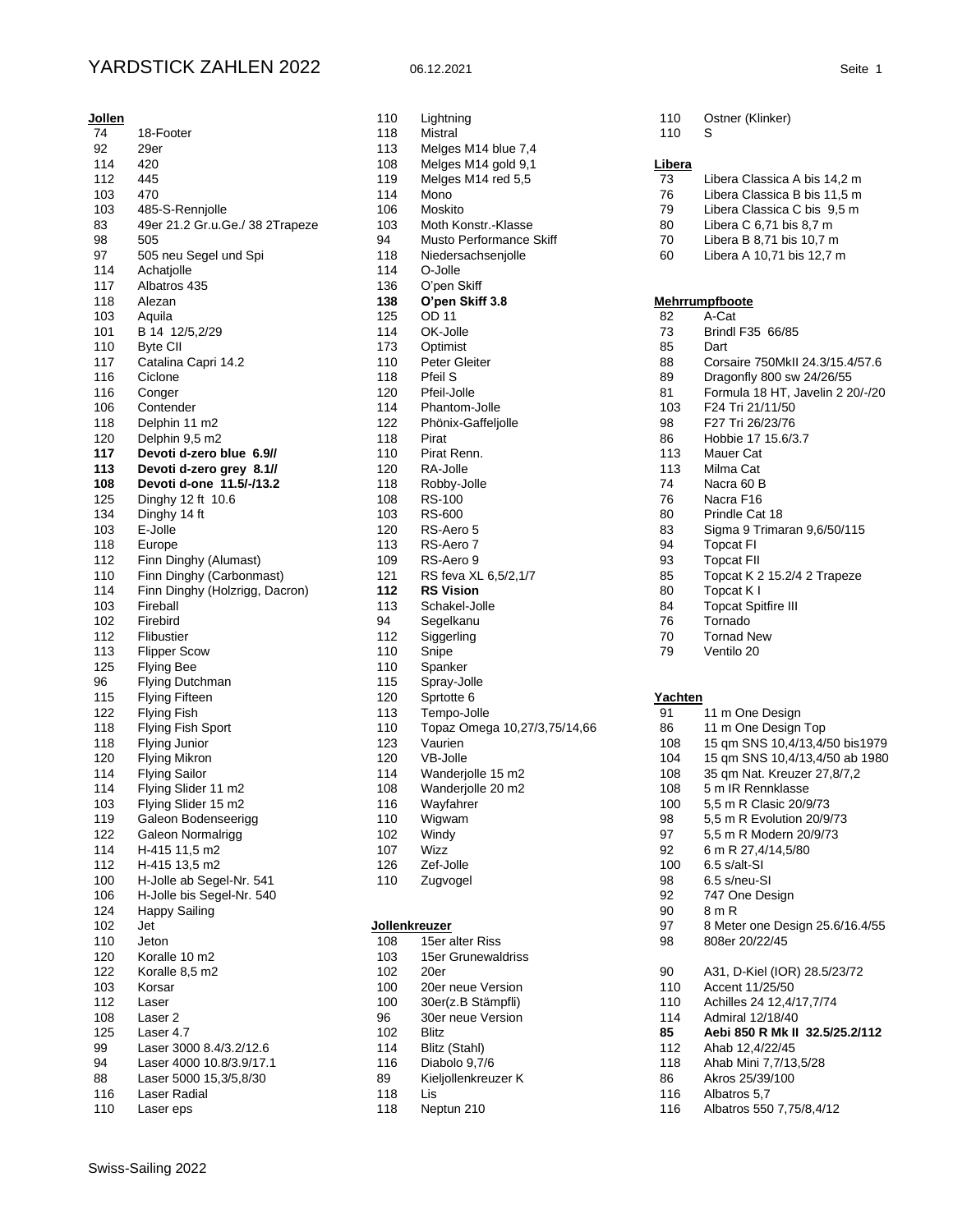| 114 | Albatross 580 8,8/13,5/18                              |
|-----|--------------------------------------------------------|
| 114 | Albin 82 MS 17/25,5/57                                 |
| 104 | Albin Alpha 22,3/26,5/60                               |
| 103 | Albin Delta 24,5/28/63                                 |
| 106 | Albin Express 17,5/14,5/42                             |
| 101 | Albin Nova 28/30/76                                    |
| 114 | Albin Viggen 10,2/19,5/43                              |
| 114 | Albin Wega 14,8/23/47                                  |
| 92  | Alcyon 30/26.7/80                                      |
| 112 | Aloa 25 11,6/19,5/40                                   |
| 105 | Alpha 16,4/35/74,4                                     |
| 102 | Alpha B 21,7/37,1/78,6                                 |
| 89  | Alphena one 27/17/80                                   |
| 108 | Amethyst 15/28,8/65                                    |
| 93  | Ansa 42 37/46/98,6                                     |
| 95  | Aphrodite 101 24, 2/28, 2/80                           |
| 100 | Aphrodite 29 S 23,5/26,5/75                            |
| 104 | Aphrodite 29 20, 7/19, 5/55                            |
| 104 | Aphrodite 34 22/43/92                                  |
| 107 | Aquila KS 13,9/26,5/58                                 |
| 100 | Aquila B 19/34/80                                      |
| 106 | Aquila Langkiel 13,9/26,5/58                           |
| 103 | Arcadia 15/30,4/67,1                                   |
| 105 | Arlequin 1/2ton 16/27,8/63                             |
| 109 | Arpege 17/31/71                                        |
| 84  | Asso 99 28.5/22.5/66                                   |
| 108 | Atalanta 919 23,9/31,9/70                              |
| 109 | Athena 30 16,9/33,0/58,0                               |
| 98  | Athena 34 30/35/100                                    |
| 108 | Atlante 16/29/65                                       |
| 115 | Atlas 25 9,5/20,5/30,5                                 |
| 104 | Attalia 17,6/34/72,3                                   |
| 110 | Avance 24 12/18/50                                     |
| 96  | Avance 318 26,4/37,6/110                               |
| 96  | Avance 33 27/25/75                                     |
| 96  | Avance 36 30/34,5/110                                  |
| 98  | Avance 36 IOR 30/34,5/78                               |
|     |                                                        |
| 110 | B 25 14/20/53                                          |
| 113 | B 31 13/24/15                                          |
| 105 | B 31B 15,2/23/70                                       |
| 113 | Baco 9.9/11/27.8                                       |
| 112 | Bahia 11,5/10,8/25                                     |
| 114 | Balaton 7,2m 12,6/12,4/35                              |
| 114 | Bandholm 24 11/20/30                                   |
| 110 |                                                        |
| 96  | Bandholm 27 14,7/30,3/50<br>Banner 1/2ton 29,8/26/57,5 |
| 95  | Banner 23 20/13,25/50                                  |
| 98  | Banner 28 23/20/63                                     |
| 92  | Basta 888 24,5/22/55                                   |
| 104 |                                                        |
|     | Bavaria 1060 19,55/37/85                               |
| 104 | Bavaria 30 19,2/22,2/47                                |
| 103 | Bavaria 300 22,5/53/60                                 |
| 102 | Bavaria 320 25/51/58                                   |
| 93  | Bavaria 390 49/45/149                                  |
| 115 | Bavaria 606 KS 11,8/10,6/24                            |
| 114 | Bavaria 606 MK 11,8/10,6/24                            |
| 115 | Bavaria 707 11,4/18,1/50                               |
| 111 | Bavaria 760 12,8/19,5/45                               |
| 112 | Bavaria 770 12,5/20,5/50                               |
| 110 | Bavaria 808 12,6/21,3/50                               |
| 112 | Bavaria 820 12,2/22/55                                 |
| 109 | Bavaria 890 18/25/61                                   |
| 103 | Bavaria 960 19,5/28/100                                |
| 94  | BB 10 7/8 22,4/27,9/70                                 |
| 85  | BB 10 Binnenracer 33/44/150                            |

| 120 | BB 11 7,8/6/20                     |
|-----|------------------------------------|
| 84  | BB 12 42/44/150                    |
| 114 | BB 17 12/9/27                      |
| 94  | Bénéteau 25 18.8/11.3/53           |
| 120 | Beryll Ketsch 17,2/35/0            |
| 97  | Bianca 107 34,7/35,4/70,1          |
| 94  | Bianca 111 7/8 41, 6/43, 5/100     |
| 110 | Bianca 28 12,5/23/48               |
| 99  | Bianca Lido 25/35/76               |
| 110 | Biga 26 14, 2/23/45                |
| 111 | Biga 262 KS 14/23/43               |
| 106 | Binnen 30er (ohne Segelmaße)       |
| 90  | Blu26 21/19/70                     |
| 86  | Blu30 29/18/72                     |
| 103 | Blue Dane 16,3/30/80               |
| 96  | Bohème 10 21/26/65                 |
| 116 | Bohème 630 9,5/13,5/32             |
| 106 | Bonita 767 17, 1/20/47, 4          |
| 91  | Brenta Blue Sail 24 19,28/12,75/52 |
| 115 | Bries 13,96/20,64/48               |
| 105 | Brin de Folie 14,5/30/64           |
| 115 | Brio 12/14/32                      |
| 91  | Bull 7000 22/11/59                 |
| 110 | C+C 25 14,5/27/60                  |
| 108 | C+C 27 12,85/32/70                 |
| 103 | C+C 30 15,6/36,7/83,9              |
| 115 | Campus 600 7/9/16                  |
| 98  | Caipirinha Gilardoni 15/30/95      |
| 105 | Caprice 15/19/50                   |
| 115 | Caprice Jouet 11/17,4/37           |
| 118 | Caravan 11/18                      |
| 118 | Carena 33 17/34/62                 |
| 93  | Carrera 7/8 34/35/90               |
| 105 | Carter Offshore 30 33/33/68        |
| 85  | Cayenne B Top 60/62/180            |
| 90  | Cayenne International 40/46/124    |
| 93  | CB 370 38/38/96                    |
| 94  | Ceccarelli 27 27.1/17.6/47.2       |
| 104 | Centurion 32 24/42/100             |
| 106 | Centurion 40 37,6/65/90            |
| 112 | Challenger Export 13,5/16,0/40     |
| 110 | Cheoy Lee 38 24/46/100             |
| 92  | Choucas 17/16/52                   |
| 89  | Choucas 17/25/80                   |
| 115 | Cobra 850 13,8/26/46,4             |
| 84  | Code 8 racing 32/20/90             |
| 116 | Columbia 26 12/22/45               |
| 100 | Columbia 34 21,93/40,4             |
| 102 | Comet 1050 23,3/40/90              |
| 95  | Comet 11 plus 28,8/55,7/128        |
| 103 | Comet 28 18,5/22/55                |
| 104 | Comet 28 KS 18,5/22/55             |
| 102 | Comet 28 Racer 20,5/23,4/58,5      |
| 105 | Comet 301 B 16,2/32,2/70           |
| 100 | Comet 303 20.5/36/79               |
| 112 | Comet 7,7 m 11,5/23,5/50           |
| 113 | Cometino 701 10/21/45              |
| 110 | Cometino 801 13/24,5/56            |
| 109 | Cometino 850 14,3/28/61            |
| 103 | Cometone 910 16/34/84              |
| 102 | Comfortina 32 28/33/75             |
| 103 | Comfortina 32 Flachk.28/33/75      |
| 125 | Compac 19/2 7,5/10,5/22            |
| 103 | Compass 34 23, 2/37, 8/90          |
| 113 | Compromis 720 13,7/16,3/35         |

Condor 7B 15.3/20/50 Condor 9 21.5/30.8/70 Contention 33 17.9/40.9/99 Contessa 28 13.24/28.43 Contest 25 10,5/14,7/47 Contest 27 Contest 30 15.8/23.63/71 Contrast 362 32/37/98 Corniche Shrimper 18,2 Coronado 25 15/20/44 Coronado Club 760 20/22/65 Corsaire 11,6/4,4/26 CR 950 7/8 33,5/25/80 CR 950 Top 33/41/125 Cross 31 32/30/101 Daimio 11.5/20/45 db 1 32,4/30,6/64,2 db 2 35,8/34,0/86,6 DC 20 13.7/17/32 Defender 18 16/30/68 Defender 18 B 19,10/40,8/90 Dehler 18 14/5,5/30 Dehler 25 22/11/45 Dehler 28 21,5/28/49 Dehler 28 21,5/28/63 Dehler 31 26.4/26.4/60 Dehler 33 29.6/29/76 Dehler 33 Comp. 35.4/30.8/76 Dehler 34 30,5/34/89 Dehler 35 Top 37/52/120 Dehler 36 CWS 40/33/81 Dehler 36 CWS TOP 40/50/117 Dehler 36 DB 46/44/89 Dehler 36 DB Top 46/60/180 Dehlya 22 13,9/12,6/27,9 Dehlya 25 15,8/15,4/35 Delanta (Kiel) 10,9/19,2/40,3 Delanta (Kielschw.) 10,9/19,2/40,3 Delta Kreuzer 14,5/22/42 Diamant 2000 16.8/12.9/64 Diva 35 30.6/34/115 Diva 35 B 42/44/125 Diva 39 32/34/95 Diva 39 B 36/38/140 Diva 45 51,5/57/170 Dod 24.5 25.2/13.6/65 Dolphin 81 21/15/42 Dolphin 81 21/15/70 Dolphin 81Top 21/27/75 Dorli 9/16/25 Drachen 16/11/32 Draijer 8,8/10,3/22 Duetta 86 Langk. 17,2/23,5/52 Duetta 86 17,2/23,5/52 Duetta 94 24.2/25.7/69 Duetta 94 Langk.

Compromis 999 20,8/33,5/71

Condor 55 11/10.5/28 Condor 70 12.3/18.5/40

105

116

114 108

 $103$ 

98

107

114

114 109

97

 $120$ 

113

110

 $120$ 87

83

92

114

95

94

 $114$ 

109 104

111

110 104

 $102$ 

104

94

91

97

91

97

**Q3** 

93 87

113

112

112

113

126

99 95

91

92

89

86

92

91

90

88

124

106 118

112

111 104

105

113 110

114

111 112

110

Dufour 1800 14,2/16,5/50

Dufour 24 11,5/13,5/45 Dufour 24 mod. 20,5/17,6/45

Dufour 27 14,7/25,7/60

Dufour 2800 13,6/25,3/55

Dufour 1800 B 16.5/18.5/55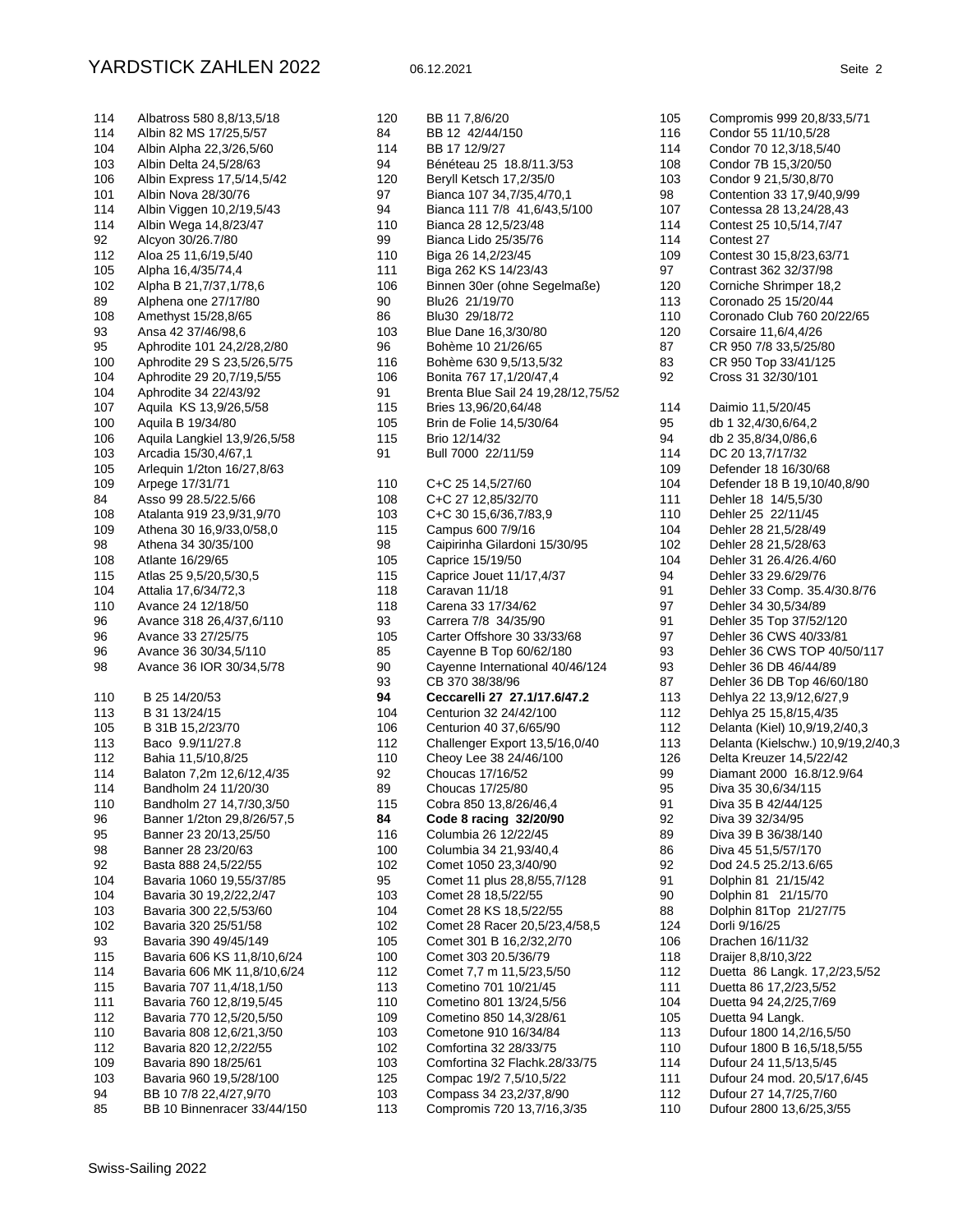| 108 | Dufour 2800 CS 15,1/28/60         |
|-----|-----------------------------------|
| 110 | Dufour 29 16,5/30,5/64,6          |
| 95  | Dufour 310 GL 33,5/16,8/100       |
| 96  | Dufour 325 26,3/27,8/73           |
| 93  | Dufour 350 41,5/28,37/87,72       |
| 102 | Dufour 3800 16,6/34,0/70          |
| 102 | Dufour 3800 CS 24,5/29/70         |
| 104 | Dufour 3800 Flachk. 16,6/34/70    |
| 94  | Dufour 3800 Sarasota 25/40,2/102  |
| 98  | Dufour 4800 CS 20/48/90           |
| 114 | Dufour Safari 15/25/55            |
| 114 | Dufour T6 10/14/27                |
| 112 | Dufour T7 14/14,5/31              |
| 102 | Dyas 14/8/24                      |
| 101 | Dynamic 2000 16,8/12,9/42         |
| 88  | Dynamic 3000 35,8/34,7/107        |
| 90  | Dynamic 35 33,6/33,2/87           |
| 86  | Dynamic 43 MK II 54/56/139        |
| 112 | Dynamique Express 600 12,5/8/26   |
| 111 | e+a 1030 19,5/33,6/73             |
| 105 | e+a 1030 Sloop 19,5/37/84         |
| 111 | E-Boot 8/16/36                    |
| 114 | EC 19 8, 2/17, 1/33, 5            |
| 116 | Eclipse 33 18,4/33,5/63           |
| 112 | Ecume de Mer 12/22/50             |
| 110 | Ecume de Mer Binnenrigg 14/27/60  |
| 120 | Edel 2 9,1/8,8/20                 |
| 118 | Edel 4 11,3/17/35                 |
| 115 | Edel 6 11,25/15,3/34              |
| 108 | Efsix 12/6,8/22,3                 |
| 117 | Elan 19 12,5/10,5/25              |
| 99  | Elan 210 16,5/11,6/52             |
| 104 | Elan 295 29/19/56                 |
| 94  | Elan 31 Racing 31, 2/29, 6/71     |
| 91  | Elan 310 33,15/23,47/75           |
| 98  | Elan Standard 21/33/74            |
| 99  | Electra 13.5/7.3/35               |
| 112 | Elor 65 10,38/15,5/35             |
| 112 | Eolia 10,5/19,5/43,3              |
| 107 | Eolia Binnenrigg 15,25/23,8/60    |
| 90  | Esse 750 22,9/12/65               |
| 86  | Esse 850 27/16.5/82               |
| 88  | Esse 850 Inbord 27/16.5/82        |
| 107 | Espace 1000 22,5/38,5/84,6        |
| 101 | Esprit 32 20,5/36/88              |
| 98  | Esprit 32 B 24/40/88              |
| 94  | Este 24 22/13/54                  |
| 117 | Etap 20 10/7, 1/22                |
| 111 | Etap 21i 16.5/8.4/36              |
| 113 | Etap 22 10/15/33                  |
| 113 | Etap 22i 11,9/11,1/23,7           |
| 111 | Etap 22i Binnenrigg 3,3/12,7/29,2 |
| 113 | Etap 23 13,3/13,6/29,2            |
| 110 | Etap 24 i 19.2/11.1/42            |
| 111 | Etap 26 15,5/20,35/42,8           |
| 111 | Etap 26 i 22.3/10.2/46            |
| 110 | Etap 28 (alter Riss) 14,7/27/56   |
| 107 | Etap 32 i 26/28.6/85              |
| 98  | Etchell 22 17,3/16,9/50           |
| 109 | Eygthene 24 10,5/22,6/52          |
| 94  | Falcon Racing 18.7/9.8/30.2       |
| 114 | Fam 10,7/8,3/16                   |
| 113 | Fan 22 13/12,2/30                 |
| 112 | Fantasia 12,8/22,4/48,1           |

| 104        | Far East 18R 13,1/8,9/28,2                                   |
|------------|--------------------------------------------------------------|
| 94         | Far East 26 23, 2/14/62                                      |
| 107        | Farr 727 14.4/14.8/40                                        |
| 101        | Farr 727 16/18/65                                            |
| 98         | Faurby 330 29/31,5/85                                        |
| 96         | Faurby 36 27,3/38,5/96                                       |
| 95         | Faurby 36 B 30/38,5/96                                       |
| 94         | Faurby 393 38,3/44,5/110                                     |
| 98         | Feeling 1040 25,6/41,5/86                                    |
| 105        | Feeling 286 16/27/64                                         |
| 110        | Feeling 29 Int. 17,5/26,5/47                                 |
| 97         | Feeling 850 Rac. 27,5/23,5/51                                |
| 110        | Feeling 850. 15,7/25,5/48                                    |
| 118        | Fellowship 13/17,3/64                                        |
| 116        | Feluka Kornati 606 9/11/0                                    |
| 120<br>117 | FFA 20 Kimmkiel 10,5/16/30<br>FFA 20 Mittelkiel 10,5/17,8/30 |
| 114        | FFA 20 mod. 10,5/15,3/38                                     |
| 97         | Finngulf 31 29,4/31,6/100                                    |
| 95         | Finngulf 36 35, 1/40, 5/95, 7                                |
| 117        | First 18 10/5/18.5                                           |
| 111        | First 210 13.8/11.7/35                                       |
| 113        | First 22 10/16/33                                            |
| 106        | First 235 14.4/16.2/36.3                                     |
| 110        | First 25 12,3/23/50                                          |
| 108        | First 26 13/24,4/55                                          |
| 106        | First 26 B 16,5/24,4/55                                      |
| 108        | First 265 17.5/21/58                                         |
| 109        | First 27 15/25,5/55                                          |
| 94         | First 27.7 28/22/90                                          |
| 106        | First 28 15,25/28,75/64                                      |
| 104        | First 28 7/8 Binnenrigg 16,8/29,7/75                         |
| 105        | First 285 18/38/60                                           |
| 104        | First 29 17/29,5/66                                          |
| 103        | First 30 16,75/33/70                                         |
| 99         | First 30 E 22,6/28,2/68                                      |
| 101        | First 30 S 20,5/34,1/70                                      |
| 103        | First 305 19/30/70                                           |
| 99         | First 32 20,9/36,3/80                                        |
| 88         | First 36.7 38/40,5/90                                        |
| 90         | First Class 10 28, 3/33, 3/88                                |
| 103<br>97  | First Class 7 13,5/11,2/38<br>First Class 8 20,3/18,5/49     |
| 119        | Flamingo 7/13                                                |
| 116        | Flirt 8,5/11/32                                              |
| 125        | Flying Cruiser F 8,8/11,5/26                                 |
| 120        | Flying Tramp 13.5/16.5/40                                    |
| 115        | Folkeboot Nordisch 7/8 Rigg 17/7                             |
| 109        | Folkeboot Topptakelung 16/22/40                              |
| 111        | Folkeboot Ungar. Topptakel. 17/22                            |
| 126        | Freedom 21 18                                                |
| 120        | Freedom 28 15,9/20,0                                         |
| 100        | Freedom 33 22,7/29,6                                         |
| 115        | Friendship 22 9,7/13,3/30                                    |
| 111        | Friendship 22 B 11,7/15,3/34                                 |
| 118        | Friendship 22 KS 11/14,2/30                                  |
| 111        | Friendship 25 15,8/14/31,6                                   |
| 111        | Friendship 26 12,7/19,6/41                                   |
| 108        | Friendship 26 Binnenrigg                                     |
|            | 13,5/22,6/49                                                 |
| 109        | Friendship 28 14,5/27,5/60                                   |
| 105        | Fun 16/13,5/38,65                                            |
| 107        | Furia 1000 24, 2/34, 9                                       |
| 108        | Furia 26 15,4/25,1/58,1                                      |
| 100        | Furia 32 21, 2/40, 3/91, 8                                   |
| 93         | Furia 37 28,4/52,6/120                                       |

|     | Gib Sea 24 10, 2/18, 5/37            |
|-----|--------------------------------------|
| 114 |                                      |
| 109 | Gib Sea 282 17/25,8/47               |
| 104 | Gib Sea 31 22/33/72                  |
| 111 | Gib Sea 76 13, 1/23, 3/57            |
| 111 | Gib Sea 77 KS 12,35/22,5/45          |
| 110 | Gib Sea 77 MK 12,35/22,5/45          |
| 101 | Gib Sea 90 16,5/32/66                |
|     |                                      |
| 116 | Gib Sea Pico Plus 12,8/6,3/25        |
| 107 | Gib Sea Plus 15/15,5/32,5            |
| 109 | Gitana HS 20/25/65                   |
| 103 | Gladiateur 21,9/42,5/97              |
| 106 | Granada 27 Sport 23,5/24/60          |
| 114 | Granada 21 10,1/18,1/45              |
| 108 | Granada 27 18,9/24,1/42              |
| 100 | Granada 30 26/25,2/63                |
| 101 | Granada 31 21/33/73                  |
|     |                                      |
| 98  | Granada 32 31/30/74                  |
| 99  | Granada 33 26,8/38,8/95              |
| 96  | Granada 35 26,5/43,8/108             |
| 94  | Granada 35 Racing 29,5/50,4          |
| 106 | Granada 767 17,1/20,0/47,4           |
| 108 | Granada 808 22,6/22,5/54             |
| 102 | Granada 858 21,5/25,4/63,1           |
| 103 | Granada 910 22,7/26,3/67,8           |
|     | Granada 939 27/27/62                 |
| 103 |                                      |
| 116 | Greyhound 20 9,5/15,8/34,3           |
| 100 | Guyline 95 26,5/30,5/57              |
| 94  | H 22 19.5/11/54                      |
|     |                                      |
| 105 | H 26 16,6/10,2/36                    |
| 103 | H 323 20, 3/22/86                    |
| 101 | H 35 20/25/65                        |
| 98  | H 35 B 29/35/80                      |
| 127 | H-28 Yawl 15.5/24                    |
| 106 | H-Boot 15/10.3/36                    |
| 114 | Hai 710 11,5/15/30                   |
| 112 | Hallberg Rassy 26 16,4/19/62         |
| 107 | Hallberg Rassy 29 18,9/29,5/69       |
| 108 | Hallberg Rassy 31 Monsun             |
|     | 18,5/34/77                           |
| 107 | Hallberg Rassy 312 22, 2/36, 6/84, 7 |
|     |                                      |
| 108 | Hallberg Rassy 32 18,5/34,0/70       |
| 98  | Hallberg Rassy 34 29/42/86,5         |
| 94  | Hallberg Rassy 34 Top 29/44/135      |
| 105 | Hallberg Rassy 352 26,3/39/88        |
| 103 | Hallberg Rassy 352 B 29,5/42,5/95    |
| 99  | Hallberg Rassy 382 36/49/160         |
| 100 | Hanse 291 Binnenr. 23,5/26,5/75      |
| 104 | Hanse 291 20.7/19.5/55               |
| 116 | HD 20 Kaja 9,5/9,0/20                |
| 115 |                                      |
|     | HD 24 Venia 11/14,5/32               |
| 96  | Helium 19.5/11/48                    |
| 92  | Helium Top 20/22/75                  |
| 95  | Helmsman 751 21/11/46                |
| 113 | Hunter 19<br>9.5/6.4                 |
| 113 | IF 7/8 Rigg Int. Folkeboot 16/15/40  |
| 95  | Ikarus 24/20/92.5                    |
| 106 | Impala 11,8/8,1/30                   |
| 91  | Impress 750 22.6/14/75               |
|     |                                      |
| 98  | Inferno 29 24,9/24/75                |
| 95  | Inferno 31 31,6/29,5/100             |
| 97  | International 1006 25,3/23,7/65      |
| 105 | International 806 15,5/20/40         |
| 106 | IW 31 16,2/29,7/68                   |
| 104 | IW 31 B 18/30/80,4                   |
|     |                                      |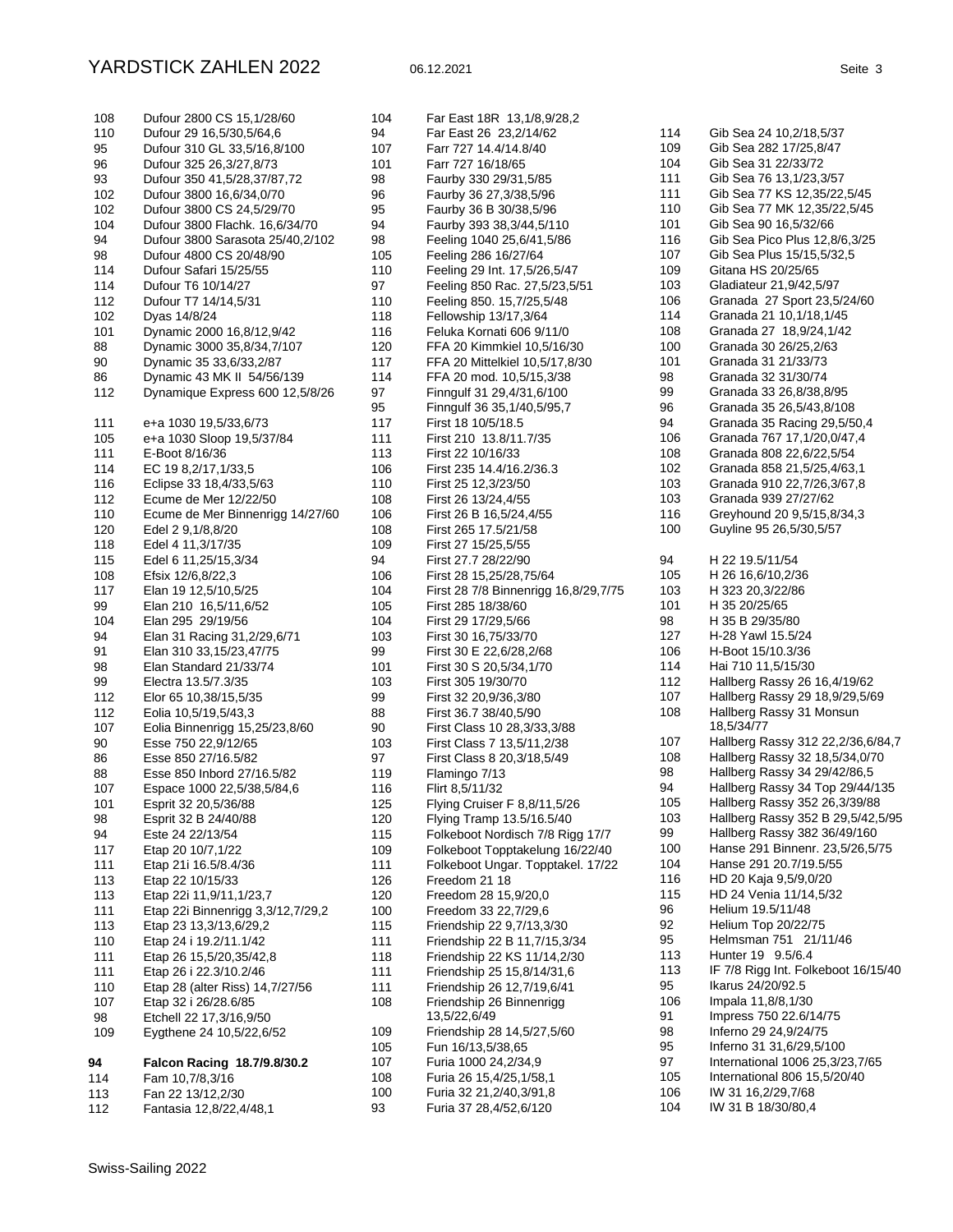## YARDSTICK ZAHLEN 2022 06.12.2021 Seite 4

| 116                                                                                                                   | J Boot Pampus Klasse 11,6/7,5                                                                                                                                                                                                                                                                                                                                                                    |
|-----------------------------------------------------------------------------------------------------------------------|--------------------------------------------------------------------------------------------------------------------------------------------------------------------------------------------------------------------------------------------------------------------------------------------------------------------------------------------------------------------------------------------------|
| 89                                                                                                                    | J109 38/29/108                                                                                                                                                                                                                                                                                                                                                                                   |
| 105                                                                                                                   | J22 12/10/35                                                                                                                                                                                                                                                                                                                                                                                     |
| 99                                                                                                                    | J22S 12/15/45                                                                                                                                                                                                                                                                                                                                                                                    |
| 104                                                                                                                   | J24 12,5/19,9/40,6                                                                                                                                                                                                                                                                                                                                                                               |
| 97                                                                                                                    | J29 26/30.8/67.3                                                                                                                                                                                                                                                                                                                                                                                 |
| 94                                                                                                                    | J70 16/10.4/45.6                                                                                                                                                                                                                                                                                                                                                                                 |
| 95                                                                                                                    | J80 20.9/13.7/63.9                                                                                                                                                                                                                                                                                                                                                                               |
| 120                                                                                                                   | Jaguar 22 10/14,5/45                                                                                                                                                                                                                                                                                                                                                                             |
| 118                                                                                                                   | Jaka 9/7/22                                                                                                                                                                                                                                                                                                                                                                                      |
| 110                                                                                                                   | Jantar 21 12,5/8/25                                                                                                                                                                                                                                                                                                                                                                              |
| 89                                                                                                                    | Jeannau One Design 41/30/78                                                                                                                                                                                                                                                                                                                                                                      |
| 91                                                                                                                    | Jeudi 12 22/35/120                                                                                                                                                                                                                                                                                                                                                                               |
| 87                                                                                                                    | Joker 22/16/45                                                                                                                                                                                                                                                                                                                                                                                   |
| 103                                                                                                                   | Jon 30 18, 1/35, 2/75                                                                                                                                                                                                                                                                                                                                                                            |
| 97                                                                                                                    | Jonmeri 33 23,1/42,8/96                                                                                                                                                                                                                                                                                                                                                                          |
| 91                                                                                                                    | Jonmeri 40 32,8/62,8/141                                                                                                                                                                                                                                                                                                                                                                         |
| 96                                                                                                                    | Jouet 1120 31/42/109                                                                                                                                                                                                                                                                                                                                                                             |
| 117                                                                                                                   | Jouet 680 10, 1/15/38                                                                                                                                                                                                                                                                                                                                                                            |
| 120                                                                                                                   | Juno 11,9/8,4/23                                                                                                                                                                                                                                                                                                                                                                                 |
| 89                                                                                                                    | Juwel 7/8 32,6/33/73,5                                                                                                                                                                                                                                                                                                                                                                           |
| 84                                                                                                                    | Juwel B Top 32/40/140                                                                                                                                                                                                                                                                                                                                                                            |
| 91<br>96<br>110<br>104<br>116<br>108<br>107<br>111<br>112<br>110<br>122<br>120<br>98<br>103<br>109<br>91<br>93<br>111 | Karavel Top 21/32/110<br>Karavel 21/16/60<br>Kelt 29 17,5/26,5/48<br>Kelt 9.0<br>Kelt<br>8,8/14,9/32,5<br>Kelt 8.0<br><b>Kelt 760</b><br>Kelt 7.07<br>Kelt 6.2<br>Kievit 820 12/21/50<br>Kievit 680 10/16/40<br>Killing<br>Kompromiss W 30 23/26,5/80<br>Königskreuzer 33 18,3/36,5/80<br>Königskreuzer 29 15,5/34/80<br>Kreuzer National 75er 45/75/195<br>Kreuzer National 45er<br>Kristall II |
| 109                                                                                                                   | L 23 10,5/17,2/55                                                                                                                                                                                                                                                                                                                                                                                |
| 107                                                                                                                   | L 27 18,4/21,1/64                                                                                                                                                                                                                                                                                                                                                                                |
| 103                                                                                                                   | L 29 20/26/70                                                                                                                                                                                                                                                                                                                                                                                    |
| 120                                                                                                                   | Labhart Seekreuzer 12/18/0                                                                                                                                                                                                                                                                                                                                                                       |
| 98                                                                                                                    | Lacustre 19,7/21,8/65                                                                                                                                                                                                                                                                                                                                                                            |
| 96                                                                                                                    | Lady Helmsmann 27/32/95                                                                                                                                                                                                                                                                                                                                                                          |
| 114                                                                                                                   | Lanaverre 510 8,2/3,5                                                                                                                                                                                                                                                                                                                                                                            |
| 103                                                                                                                   | Landi 28 14/18/40                                                                                                                                                                                                                                                                                                                                                                                |
| 101                                                                                                                   | Larsen 25 18/19,5/51                                                                                                                                                                                                                                                                                                                                                                             |
| 99                                                                                                                    | Larsen 28 21/26,5/65                                                                                                                                                                                                                                                                                                                                                                             |
| 98                                                                                                                    | Laser SB20(SB3)18/9,3/46                                                                                                                                                                                                                                                                                                                                                                         |
| 99                                                                                                                    | Le Condor 14.4/7.1/32                                                                                                                                                                                                                                                                                                                                                                            |
| 131                                                                                                                   | Leisure 17 8,7/6/26                                                                                                                                                                                                                                                                                                                                                                              |
| 120                                                                                                                   | Leisure 23 SL 8,4/14,7/32,5                                                                                                                                                                                                                                                                                                                                                                      |
| 111                                                                                                                   | Listang 8,6/18,6/42                                                                                                                                                                                                                                                                                                                                                                              |
| 107                                                                                                                   | Listang B 14/17,8/50                                                                                                                                                                                                                                                                                                                                                                             |
| 114                                                                                                                   | LM 28 16/23/60                                                                                                                                                                                                                                                                                                                                                                                   |
| 112                                                                                                                   | LM 28 B 19,3/28/0                                                                                                                                                                                                                                                                                                                                                                                |
| 109                                                                                                                   | LM 33 20,9/29,8/77                                                                                                                                                                                                                                                                                                                                                                               |
| 87                                                                                                                    | Longtze 20,7/13,4/59,9                                                                                                                                                                                                                                                                                                                                                                           |
| 96                                                                                                                    | Lotus 20,5/33,9/104                                                                                                                                                                                                                                                                                                                                                                              |
| 115                                                                                                                   | Love-Love 11/8,5/30,5                                                                                                                                                                                                                                                                                                                                                                            |
| 94                                                                                                                    | Luffe 37 25/32/85                                                                                                                                                                                                                                                                                                                                                                                |
| 90                                                                                                                    | Luffe 37 B 7/8 Rigg 33/39/92                                                                                                                                                                                                                                                                                                                                                                     |
| 95                                                                                                                    | Luffe 37 Langkiel 25/32/85                                                                                                                                                                                                                                                                                                                                                                       |
| 83                                                                                                                    | Luffe 40 B 46/67/200                                                                                                                                                                                                                                                                                                                                                                             |

| 88                                                     | Luthi 1000 32.1/38.75/103                                                                                                                                                                                        |
|--------------------------------------------------------|------------------------------------------------------------------------------------------------------------------------------------------------------------------------------------------------------------------|
| 95                                                     | Luthi 23 ABC                                                                                                                                                                                                     |
| 95                                                     | Luthi 26                                                                                                                                                                                                         |
| 100                                                    | Luthi 28 19.8/29/85                                                                                                                                                                                              |
| 102                                                    | Luthi 29                                                                                                                                                                                                         |
| 92                                                     | Luthi 33                                                                                                                                                                                                         |
| 95                                                     | Luthi 800                                                                                                                                                                                                        |
| 95                                                     | Luthi 850 16/24/67                                                                                                                                                                                               |
| 97                                                     | Luthi 851 21/27,5/80                                                                                                                                                                                             |
| 85                                                     | Luthi 990 34.2/33.6/122                                                                                                                                                                                          |
| 105                                                    | Luthi Crans 11/21/63                                                                                                                                                                                             |
| 111                                                    | Luthi Crans, black bird 11/19/-                                                                                                                                                                                  |
| 87                                                     | Luthi Cruiser 33 38/26.2/149                                                                                                                                                                                     |
| 93                                                     | Luthi King                                                                                                                                                                                                       |
| 85                                                     | Luthi LD 36 38/40/174                                                                                                                                                                                            |
| 90                                                     | Luthi Shark 17/25/80                                                                                                                                                                                             |
| 104                                                    | m 1 1/4 Tonner 15/20/44                                                                                                                                                                                          |
| 106                                                    | m 1 16,7/9,7/51                                                                                                                                                                                                  |
| 103                                                    | m 2 22,6/16.9/69                                                                                                                                                                                                 |
| 101                                                    | m 2 22,6/25,4/70                                                                                                                                                                                                 |
| 114                                                    | MacGregor 26 12/16,5/33                                                                                                                                                                                          |
| 96                                                     | MacMoser 15.4/15/46                                                                                                                                                                                              |
| 94                                                     | MacMoser, Topspi 15.4/15/73                                                                                                                                                                                      |
| 120                                                    | Manta 19 6,6/11/17                                                                                                                                                                                               |
| 106                                                    | Manzanita 18/17/45                                                                                                                                                                                               |
| 105                                                    | Marieholm 32 E 20/33/80                                                                                                                                                                                          |
| 110                                                    | Marion 17,9/24,1/55                                                                                                                                                                                              |
| 88                                                     | Matcher 31 37/33/95                                                                                                                                                                                              |
| 98                                                     | Maxi 1000 28/31/75                                                                                                                                                                                               |
| 112                                                    | Maxi 77 10/23/50                                                                                                                                                                                                 |
| 107                                                    | Maxi 800 17/21/45                                                                                                                                                                                                |
| 109                                                    | Maxi 84 13/28/60                                                                                                                                                                                                 |
| 103                                                    | Maxi 909 24,5/24/65                                                                                                                                                                                              |
| 104                                                    | Maxi 95 18/29/70                                                                                                                                                                                                 |
| 98                                                     | Maxi 999 27,5/30,5/75                                                                                                                                                                                            |
| 101                                                    | Maxus 24 15,4/12,1/35                                                                                                                                                                                            |
| 110                                                    | Maxi Fenix 21/21,5/45                                                                                                                                                                                            |
| 103                                                    | Mega 30 23,3/24,7/58                                                                                                                                                                                             |
| 95                                                     | Melges 20 16/8.2/40                                                                                                                                                                                              |
| 91                                                     | Melges 24 23.6/12/62                                                                                                                                                                                             |
| 87                                                     | Melges 24 23.6/24/63                                                                                                                                                                                             |
| 106                                                    | Melody 25/50/100                                                                                                                                                                                                 |
| 89                                                     | Merian 27.5/15.6/100                                                                                                                                                                                             |
| 114                                                    | Meridian 14/20/50                                                                                                                                                                                                |
| 116                                                    | Meteor 7,3/14/27                                                                                                                                                                                                 |
| 114                                                    | Micro-C. Sombrero 10/8,5/18,5                                                                                                                                                                                    |
| 114                                                    | Microsail 11,9/10/18,5                                                                                                                                                                                           |
| 104                                                    | Milan 91 14,/31,0/74,8                                                                                                                                                                                           |
| 104                                                    | Miniwing 15.6/13.2/31.5                                                                                                                                                                                          |
| 112                                                    | Mirage 28 14,5/28/64                                                                                                                                                                                             |
| 107                                                    | Miranda Feria 12/23,5/60                                                                                                                                                                                         |
| 109                                                    | Miranda K 11,4/23,5/58                                                                                                                                                                                           |
| 104                                                    | Miranda Speedy 12,7/28/62                                                                                                                                                                                        |
| 98                                                     | Mixer 31,5/33/80                                                                                                                                                                                                 |
| 88                                                     | mOcean (ohne Trpz) 23/14/65                                                                                                                                                                                      |
| 86                                                     | mOcean (2Trpz) 23/14/65                                                                                                                                                                                          |
| 89                                                     | mOcean 26 (ohne Trpz, 2. Gen.)                                                                                                                                                                                   |
| 87                                                     | 23/14/65<br>mOcean 26 (2 Trpz, 2. Gen.)                                                                                                                                                                          |
| 110<br>107<br>92<br>100<br>116<br>99<br>91<br>93<br>85 | 23/14/65<br>Monark 606 10,5/5,5/22<br>Monas 14,2/12,3/28<br>Mono 22 21/9/46<br>Monotyp 7,5 14,9/7,9/40<br>Monsun 16,6/20,5/50<br>Mosquito 25/20,8/55<br>MR 10.4 36/38/88<br>MR 37 32,9/39/90<br>Mum 30 37/22/130 |

| 104                                                                                                                                                                           | Mustang 15.6/12.9/45                                                                                                                                                                                                                                                                                                                                                                                                                                                                                                                                                                                                                                                                                   |
|-------------------------------------------------------------------------------------------------------------------------------------------------------------------------------|--------------------------------------------------------------------------------------------------------------------------------------------------------------------------------------------------------------------------------------------------------------------------------------------------------------------------------------------------------------------------------------------------------------------------------------------------------------------------------------------------------------------------------------------------------------------------------------------------------------------------------------------------------------------------------------------------------|
| 101                                                                                                                                                                           | Mustang 30 22,5/20,5/52                                                                                                                                                                                                                                                                                                                                                                                                                                                                                                                                                                                                                                                                                |
| 106<br>107<br>112<br>107<br>122<br>120<br>118<br>112<br>108<br>107<br>113<br>98<br>96<br>97<br>82<br>118<br>109<br>103<br>107<br>112<br>108<br>110<br>114<br>110<br>110<br>97 | Najad 320 21/40/80<br>Najad 34 22,5/41,6/84<br>Najade 900 15,5/33/75<br>Naver 29 16/27,8/68<br>Nebtun 29 18/14/ohne Spy<br>Neptun 20 8/12/32<br>Neptun 22 KS 10,7/15,3/42<br>Neptun 27 10,5/21,5/49<br>Neptun 31 16,6/31,4/70<br>Neptun 625 10,6/12,3/28<br>Neptun 77 11,9/21,8/44<br>New Compact (ohne Trapez)<br>22/12/49<br>New Compact mit 2 Trapezen<br>22/12/49<br>Nissen 30 C 23,7/23,4/55<br>Nissen 42 53,4/47,5/130<br>Nomad 640 14/13/40<br>Nomad 8.30<br>Nomad 9.80<br>Nord 80 14,4/28/62<br>Nordborg 26 12,3/25/52<br>Nordborg 30 18,3/30,4/77,1<br>Nordborg 900 24/23.3/57<br>Nordin 710 11/16,3/40<br>Nordship 29 20, 2/29, 5/65<br>Nordship 808 19,7/21,2/49,9<br>Norlin 34 21,5/44/100 |
| 100                                                                                                                                                                           | Oceanis Clipper323 26.4/24.3/67                                                                                                                                                                                                                                                                                                                                                                                                                                                                                                                                                                                                                                                                        |
| 115                                                                                                                                                                           | Octon 8,8/15,9/38                                                                                                                                                                                                                                                                                                                                                                                                                                                                                                                                                                                                                                                                                      |
| 103                                                                                                                                                                           | Odin 31 18/35,4/82                                                                                                                                                                                                                                                                                                                                                                                                                                                                                                                                                                                                                                                                                     |
| 114                                                                                                                                                                           | Olsen 22                                                                                                                                                                                                                                                                                                                                                                                                                                                                                                                                                                                                                                                                                               |
| 108                                                                                                                                                                           | Olsen 29 14/29/70                                                                                                                                                                                                                                                                                                                                                                                                                                                                                                                                                                                                                                                                                      |
| 99                                                                                                                                                                            | Olsen 31 22,5/23/75                                                                                                                                                                                                                                                                                                                                                                                                                                                                                                                                                                                                                                                                                    |
| 96                                                                                                                                                                            | Olsen 31 Binnenrigg 26,9/31,9/88,5                                                                                                                                                                                                                                                                                                                                                                                                                                                                                                                                                                                                                                                                     |
| 94                                                                                                                                                                            | Olsen 34 33,5/35,5/96                                                                                                                                                                                                                                                                                                                                                                                                                                                                                                                                                                                                                                                                                  |
| 98                                                                                                                                                                            | Omega 30 27/32/73                                                                                                                                                                                                                                                                                                                                                                                                                                                                                                                                                                                                                                                                                      |
| 95                                                                                                                                                                            | Omega 34 32/32/85                                                                                                                                                                                                                                                                                                                                                                                                                                                                                                                                                                                                                                                                                      |
| 86                                                                                                                                                                            | Onyx 25/16/75                                                                                                                                                                                                                                                                                                                                                                                                                                                                                                                                                                                                                                                                                          |
| 87                                                                                                                                                                            | Onyx 25/13/75                                                                                                                                                                                                                                                                                                                                                                                                                                                                                                                                                                                                                                                                                          |
| 101                                                                                                                                                                           | Open 5.00 12,7/7,1/24                                                                                                                                                                                                                                                                                                                                                                                                                                                                                                                                                                                                                                                                                  |
| 101                                                                                                                                                                           | Open 5.70 18/8/32                                                                                                                                                                                                                                                                                                                                                                                                                                                                                                                                                                                                                                                                                      |
| 85                                                                                                                                                                            | Open 6.50 28/12.6/60                                                                                                                                                                                                                                                                                                                                                                                                                                                                                                                                                                                                                                                                                   |
| 99                                                                                                                                                                            | Optima 101 26,6/31,7/75                                                                                                                                                                                                                                                                                                                                                                                                                                                                                                                                                                                                                                                                                |
| 114                                                                                                                                                                           | Optima 830 15/23,5/51                                                                                                                                                                                                                                                                                                                                                                                                                                                                                                                                                                                                                                                                                  |
| 108                                                                                                                                                                           | Optima 92 20, 1/29, 1/62, 4                                                                                                                                                                                                                                                                                                                                                                                                                                                                                                                                                                                                                                                                            |
| 104                                                                                                                                                                           | Optima 98 G 21, 1/29, 1/62, 4                                                                                                                                                                                                                                                                                                                                                                                                                                                                                                                                                                                                                                                                          |
| 113                                                                                                                                                                           | Orion Kielschwerter 8,5/10/0                                                                                                                                                                                                                                                                                                                                                                                                                                                                                                                                                                                                                                                                           |
| 102                                                                                                                                                                           | Ovni 32 19.5/36.5/                                                                                                                                                                                                                                                                                                                                                                                                                                                                                                                                                                                                                                                                                     |
| 91                                                                                                                                                                            | Pacer 310 29.9/23.8/72                                                                                                                                                                                                                                                                                                                                                                                                                                                                                                                                                                                                                                                                                 |
| 114                                                                                                                                                                           | Pandora Int. 8,6/14,9/32,5                                                                                                                                                                                                                                                                                                                                                                                                                                                                                                                                                                                                                                                                             |
| 116                                                                                                                                                                           | Pen Duick 600 8/15/45                                                                                                                                                                                                                                                                                                                                                                                                                                                                                                                                                                                                                                                                                  |
| 126                                                                                                                                                                           | Phantom 28 16,3/21/45                                                                                                                                                                                                                                                                                                                                                                                                                                                                                                                                                                                                                                                                                  |
| 116                                                                                                                                                                           | Phantom 29 17/29,3/60                                                                                                                                                                                                                                                                                                                                                                                                                                                                                                                                                                                                                                                                                  |
| 125                                                                                                                                                                           | Pinguin 16/ohne Spi                                                                                                                                                                                                                                                                                                                                                                                                                                                                                                                                                                                                                                                                                    |
| 110                                                                                                                                                                           | Poker 12,8/25,5/55                                                                                                                                                                                                                                                                                                                                                                                                                                                                                                                                                                                                                                                                                     |
| 114                                                                                                                                                                           | Polaris Drabant 14,5/24/48                                                                                                                                                                                                                                                                                                                                                                                                                                                                                                                                                                                                                                                                             |
| 106                                                                                                                                                                           | Popcorn 12,5/14,5/34                                                                                                                                                                                                                                                                                                                                                                                                                                                                                                                                                                                                                                                                                   |
| 120                                                                                                                                                                           | Prim Vert                                                                                                                                                                                                                                                                                                                                                                                                                                                                                                                                                                                                                                                                                              |
| 94                                                                                                                                                                            | Projektion 762 21.5/16.55/65                                                                                                                                                                                                                                                                                                                                                                                                                                                                                                                                                                                                                                                                           |
| 112                                                                                                                                                                           | Prospect 830 14,5/26,5/56,8                                                                                                                                                                                                                                                                                                                                                                                                                                                                                                                                                                                                                                                                            |
| 104                                                                                                                                                                           | Prospect 900 7/8 Rigg 17,7/26,5/74                                                                                                                                                                                                                                                                                                                                                                                                                                                                                                                                                                                                                                                                     |
| 95                                                                                                                                                                            | Protagonist 7.50 18/15.5/65                                                                                                                                                                                                                                                                                                                                                                                                                                                                                                                                                                                                                                                                            |

Protheus 90/PY90 38/23/120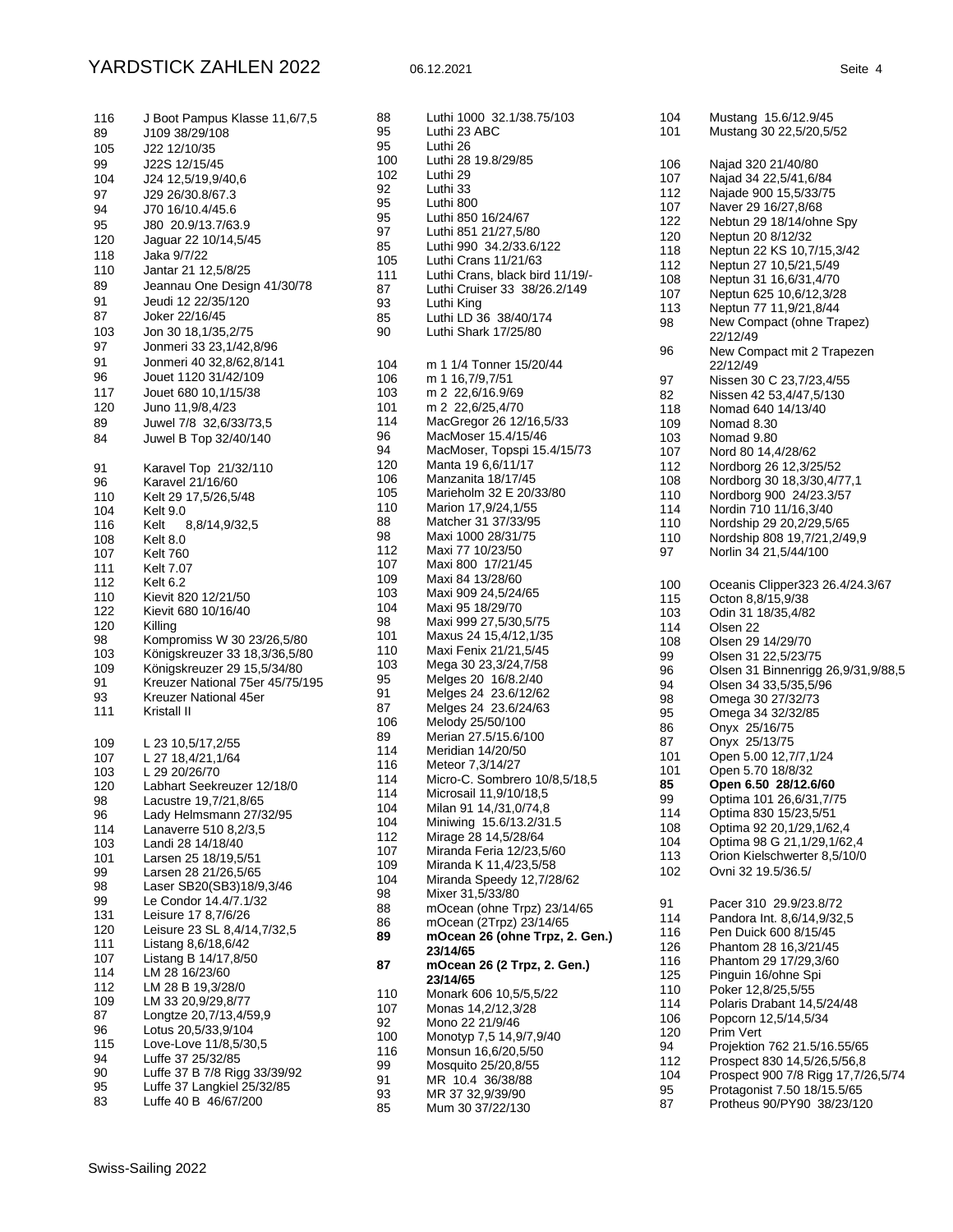| 89                                                                                                                                                           | Queen 55 62,6/65/280                                                                                                                                                                                                                                                                                                                                                                                                                                                                                                                                                                                                                       |
|--------------------------------------------------------------------------------------------------------------------------------------------------------------|--------------------------------------------------------------------------------------------------------------------------------------------------------------------------------------------------------------------------------------------------------------------------------------------------------------------------------------------------------------------------------------------------------------------------------------------------------------------------------------------------------------------------------------------------------------------------------------------------------------------------------------------|
| 99<br>105<br>107<br>114<br>106<br>110<br>106<br>102<br>118<br>112<br>112<br>116<br>117<br>114<br>114<br>111<br>104<br>104<br>115<br>114<br>112               | Rover I<br>Rebell 31 18/33/65<br>Ranger<br>Rethana 27 13/21/50<br>Rivetto 14/13,2/30<br>RW 22 11,7/5,8/24<br>RW 26 10,2/8,5/32<br>Rubin 23 11,6/17/32<br>Rebell MK 1 12/14/36<br>Rebell Seaskip II 11/17/40<br>RA Arguna 11,6/17,5/42<br>Rethana 24/25 11/18/43<br>Rethana 24 KS 11/18/43<br>Rebell Seaskip III 12/21/46<br>Rebell Mark 12/21/46<br>RA Antares 11,6/20,7/53,2<br>Rush 16,6/32,4/69<br>RA Pegasus 18,1/31,3/70<br>Rafale 600 10,2/6,35/31<br>Red Fox 200E 12/6.5/25<br>Reve de mer 10/19/60                                                                                                                                 |
| 111<br>103<br>102<br>91<br>110<br>109<br>114<br>122<br>112<br>109<br>112<br>105<br>112<br>90<br>93<br>95<br>86<br>103<br>96<br>112<br>114<br>100<br>92<br>95 | S 500 10.5/5/20<br>Saffier SE 23 14.5/8.6/22<br>Saffier 26 21/12/42<br>Saffier SE 33 27/18/80<br>Sagitta 26 15/23,6/54<br>Sailhorse 26 15/23,6/54<br>Samourai 11,5/11/47<br>Samphire 15/20/42<br>Sangria 12,5/23/50<br>Sangria GT 7/8 Rigg 17/21/50<br>Sanset 77 15/26/55<br>Santana 25 17/22/72<br>Saphir III 20/41/77<br>Saphire 27 Sport 26.9/14.2/65.5<br>Saphire 27 Cruiser 21.6/14.3/47<br>Sarbacane 19/10.3/55<br>Sarnade 27/45/101<br>Scampi IOR<br>Scan Cap 99 23,1/28,5/87<br>Scandinavian Cruisers SC20<br>9/3,8/16<br>Scangaard 21 10,8/7,2/-<br>Schärenkreuzer 22er<br>Schärenkreuzer 30er Rennversion<br>Scharenkreuzer 30er |
| 91<br>105<br>111<br>114<br>99<br>125<br>110<br>93<br>100<br>113<br>88<br>103<br>96<br>92<br>94<br>91<br>112<br>103                                           | Tour22,5/34/100<br>Schärenkreuzer 40er 35/40/130<br>Schwalbe Sport<br>Schwalbe 12,4/9,6/43,5<br>Seamaster 815 10,86/23<br>Seascape 18 14,5/9,2/32<br>Seaward Fox 11<br>Seepferdchen 8,5/11,5/22<br>Selection 36,7/33,55/72<br>Senorita 22,5/28,2/80<br>Shark 24 13/12/25<br>Shaw 650 16.4/7.7/50<br>Show 29<br>Siesta 30/30/95<br>Siesta Top 26/39,5/124<br>Sigma 36 34,3/38,5/91<br>Sirena 35,5/40,0/100<br>Sirius 26 Kielschwerter 14/21/50<br>Sirocco 14,1/35,4/88                                                                                                                                                                      |

| 110        | Skipper 18/25/75                                      |
|------------|-------------------------------------------------------|
| 109        | Smiling 14/21/48                                      |
| 125        | Sneekemeer 12,58/13,62                                |
| 101        | Soling 13,6/8,1/42                                    |
| 113        | Solus 10,4/21/50<br>Speakhugger 18/22/60              |
| 107<br>101 | Speed Feet 18 13.8/7/36                               |
| 96         | Speedster 28/21/68                                    |
| 92         | Speedster mod. 25,5/39/110                            |
| 106        | Sportina 680 14/14/35                                 |
| 88         | Sprint 950 31/30/80                                   |
| 85         | Sprint 950 Top 31/38/135                              |
| 85         | Sprint mod. 31/30/135                                 |
| 112        | Sprinta 70 10,6/16,6/35,7                             |
| 113        | Sprinta KS 10,6/16,6/35,7                             |
| 112        | Sprinta MK/DS 10,6/16,6/35,7                          |
| 106        | Sprinta Sport 14,2/14,8/32,5                          |
| 106        | Sprinter 22/40/80                                     |
| 114        | Staehli Junior 18/37/                                 |
| 105        | Stag 24 ABC 15.4/14.5/61                              |
| 108        | Stag 24 IOR 12.5/14/32                                |
| 98         | Stag 29                                               |
| 96         | Star 20,5/7,5                                         |
| 114        | Start 6 11,8/10,5/32                                  |
| 112        | Start 7 11,3/19,4/41,9                                |
| 91         | Streamline 21/10/48                                   |
| 105<br>112 | Sudàr Regatta 17.6/14.4/41.3<br>Sun Fast 20 12/7/28.2 |
| 112        | Sun Fast 22 12/7/30                                   |
| 100        | Sun Fast 31 23,7/27/58,7                              |
| 94         | Sun Fast 36 35.5/40/85                                |
| 97         | Sun Fizz 33/49,5/110                                  |
| 94         | Sun Legende 41 33,5/54,6/120                          |
| 109        | Sun Odyssey 28.1 B 20/22/44                           |
| 105        | Sun Odyssey 30 17/28/64                               |
| 102        | Sun Odyssey 31 17,7/30/69                             |
| 99         | Sun Rise 22,7/42,2/89,1                               |
| 100        | Sun Rise 35 KS 22,7/42/89                             |
| 109        | Sunbeam 20 13.8/9.4/30                                |
| 114        | Sunbeam 22 10,5/15/35                                 |
| 113        | Sunbeam 23 12/14/35                                   |
| 114<br>104 | Sunbeam 23 KS 12/14/35<br>Sunbeam 24 15.5/12.1/--     |
| 101        | Sunbeam 24.2 20.5/12/40                               |
| 112        | Sunbeam 25 12/17/45                                   |
| 110        | Sunbeam 25 B 12/20/46,5                               |
| 109        | Sunbeam 27 14/24/50                                   |
| 92         | Sunbeam 28.1 SQ 27/17/56                              |
| 110        | Sunbeam 29 16/25/50                                   |
| 107        | Sunbeam 30 15,5/25/60                                 |
| 103        | Sunbeam 30 Binnrigg 18/30/70                          |
| 97         | Sunbeam 30.1 29/22.5/115                              |
| 104        | Sunbeam 32 19,4/35,1/90                               |
| 103        | Sunlight 30 17,7/30,3/68,8                            |
| 100        | Sunlight 30 B 19,6/35,3/75                            |
| 116        | Sunway 21 12/11/25                                    |
| 110        | Sunway 25 16/15/39                                    |
| 111        | Sunway 25 KS 16/15/39                                 |
| 117        | Sunway 29 18/20/44                                    |
| 110<br>105 | Sunwind 27 18/17,5/37<br>Sunwind 27 Top 18/33/62      |
| 107        | Sunwind 28 18/24/62                                   |
| 100        | Sunwind 30 24/28/68                                   |
| 97         | Sunwind 30 Top 24/44/100                              |
| 105        | Sunwind 311 33/24/72                                  |
| 98         | Sunwind 35 30/31,5/68                                 |
| 103        | Super Tiki 11,3/3,6                                   |
| 98         | Surprise 16.5/17/69 Top                               |
| 100        | Surprise 16.5/17/49 Klassenspi                        |
| 101        | Surprise KS 16.5/17/69 Top                            |

98 Swed. Yachts 340 29/52/155<br>99 Swed. Yachts 370 31/48/126 99 Swed. Yachts 370 31/48/126<br>93 Swed. Yachts 41 30/19/60 93 Swed. Yachts 41 30/19/60<br>112 Swiftshure Comm. 23/35/7 112 Swiftshure Comm. 23/35/75<br>113 Sylphe (Dufour) 11 5/13/29 113 Sylphe (Dufour) 11.5/13/29<br>104 Symphonie 20/41/90 104 Symphonie 20/41/90<br>100 Symphonie 600 14.5 Symphonie 600 14.5/7.5/35 100 Tabasco 26 19,6/22,3/60<br>100 Tempest 15.3/7.7/21 100 Tempest 15,3/7,7/21<br>112 Tequila 8.5/16.5/40 112 Tequila 8,5/16,5/40<br>110 Tequila Sport 1/4-To 110 Tequila Sport 1/4-Tonner 11/20/45<br>104 The Blazer 13.2/9.3/32.5 104 The Blazer 13,2/9,3/32,5<br>116 Tirena 13,8/20/54 116 Tirena 13,8/20/54<br>112 Tonic 23 14.6/14.8 Tonic 23 14,6/14,8/33,8 105 Tofinou 7 18,3/6,1/20,4<br>87 Toucan 25.5/40.5/125 87 Toucan 25,5/40,5/125 85 Toucan Open 25,5/40,5/124<br>115 Trabant 11/7/31 115 Trabant 11/7/31<br>103 Trapper 28 20.7 103 Trapper 28 20.7/27.8/68.5<br>98 Trias 17.7/16.4/48 Trias 17,7/16,4/48 113 Trident 77 11,9/21,8/44<br>108 Trident 80 12/26/60 108 Trident 80 12/26/60<br>115 Tripp Lentsch 17,2/3 Tripp Lentsch 17,2/30/50 96 Ultimate 20 19/10/41<br>94 Ultimate 24 21.4/11.9 94 Ultimate 24 21.4/11.9/52<br>87 UEO one design 29.5/20.5 87 UFO one design 29.5/20.570<br>95 UFO 22 20/9.5/50 95 UFO 22 20/9.5/50<br>108 UFO 27 12/27/60 UFO 27 12/27/60 98 V 24 15.4/20/46<br>92 V AL 35 34/32/78 92 VAL 35 34/32/78<br>100 Van de Stadt 34 3 100 Van de Stadt 34 32/35/75<br>114 Varianta 10,5/11,3/27 Varianta 10,5/11,3/27 106 Varianta 18 (Dehler) 17/7.5/29<br>108 Vent d Ouest 11.45.1/18.5 108 Vent d Ouest 11.45.1/18.5<br>107 Ventura 30 17/32/69 Ventura 30 17/32/69 106 Ventura 30 B 17,5/32,7/80<br>118 Venus 12,8/10,2/25 Venus 12,8/10,2/25 106 Vertenskreuzer 24/27/50<br>116 Victoire 22 9,75/16,6/28 Victoire 22 9,75/16,6/28 107 Victoire 933 19/37/84<br>110 Vindö 30 B 17,8/35/75 Vindö 30 B 17,8/35/75 Vindö 32 17,5/30/50 108 Vindö 40 19,5/33,5/75<br>107 Vindö 45 25/43/93 4 107 Vindö 45 25/43/93,4<br>113 Vineta Sport 12.5/16 113 Vineta Sport 12.5/16.2/30.6<br>93 VX One 14/6.7/26 VX One 14/6,7/26 WABA 92 28/26/80 95 Wagner 31 25/20.5/65<br>111 Waran Kreuzer 12/17/5 111 Waran Kreuzer 12/17/54<br>104 Warisa 720 11/24/62,7 Warisa 720 11/24/62,7 Warisa 830 16/28/60 Waarship 1/4 Tonner 12,5/21,7/50 Waarship 1/4 Tonner alt 8,5/15/36 115 Waarship 570 10/13,5/28<br>107 Waarship 740 12,7/21,3/5 Waarship 740 12,7/21,3/50 94 Wasa 30 19/29,5/72<br>113 Wegu 701 10,6/19,7 113 Wegu 701 10,6/19,7/44<br>108 West 750 R 15,1/20,5/4 West 750 R 15,1/20,5/46 West 750 T 13,6/20,5/46 130 Wibo 820 12,2/21,9/46,6<br>126 Wibo II 12,2/11,9/30 Wibo II 12,2/11,9/30 Wilante 16/29/69 Wilante 7/8-Rigg 22,5/28,2/80

103 Surprise KS 16.5/17/49 Klassenspi<br>97 Swan 371 32/54/117

97 Swan 371 32/54/117<br>98 Swed. Yachts 340 29